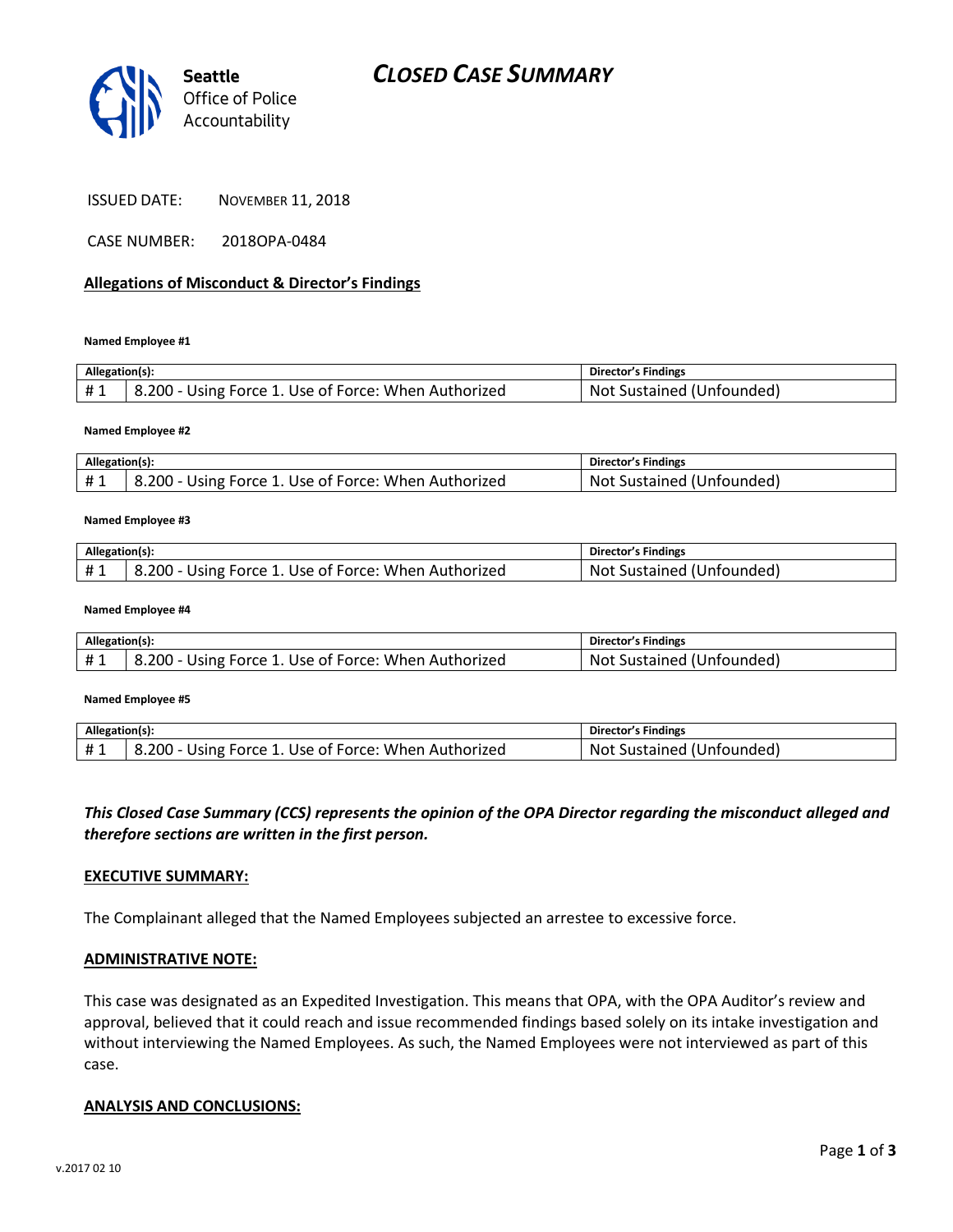# *CLOSE CASE SUMMARY*



OPA CASE NUMBER: 2018OPA-0484

## **Named Employee #1 - Allegation #1** *8.200 - Using Force 1. Use of Force: When Authorized*

The Named Employees responded to an assault and located both the victim and the alleged perpetrator (referred to herein as the "Subject"). They developed probable cause to arrest the Subject and handcuffed him. Following the arrest, and at the time they were taking the Subject into custody and preparing to transport him from the scene, Named Employee #1 (NE#1) attempted to remove a large necklace and several bandanas from around the Subjects' neck. As NE#1 was doing so, the Subject alleged that NE#1 was choking him and that he could not breathe.

At that time, the Subject grew agitated and began shaking his head back and forth and thrashing his body on the ground. The Named Employees held the Subject in place and readjusted the handcuffs, which the subject had moved to his knees. The Subject was transported in a patrol vehicle to the King County Jail.

The Complainant was an uninvolved community member who was watching and filming the incident from the street. The Complainant initiated this complaint with OPA based on his stated belief that the officers slammed the subject to the ground, tased him two times, and wrapped him in white blankets. The Complainant further alleged that the officers took the Subject's body away in an ambulance and asserted his belief that the officers had killed the Subject. By his own admission, the Complainant had been drinking alcohol at or around the time that he made the complaint.

SPD Policy 8.200(1) requires that force used by officers be reasonable, necessary and proportional. Whether force is reasonable depends "on the totality of the circumstances" known to the officers at the time of the force and must be balanced against "the rights of the subject, in light of the circumstances surrounding the event." (SPD Policy 8.200(1).) The policy lists a number of factors that should be weighed when evaluating reasonableness. (*See id*.) Force is necessary where "no reasonably effective alternative appears to exist, and only then to the degree which is reasonable to effect a lawful purpose." (*Id*.) Lastly, the force used must be proportional to the threat posed to the officer. (*Id*.)

The Department video, which fully captured this incident, contradicts the allegations made by the Complainant. Specifically, it conclusively establishes that the Subject was not slammed to the ground, tased, or wrapped in white blankets.

With regard to NE#1's attempts to remove the necklace and bandanas from the Subject's person, there is no indication that this caused any impairment to the Subject's neck or caused him to have trouble breathing.

With regard to the force collectively used by all of the Named Employees to handcuff the Subject and to control his body while he physically resisted them, I find that it was reasonable, necessary, and proportional. Notably, the officers only used that force necessary to take the Subject into custody and prevent injury to themselves or others. There was no evidence suggesting that the force was excessive as claimed by both the Complainant and the Subject.

For these reasons, I recommend that this allegation be Not Sustained – Unfounded.

Recommended Finding: **Not Sustained (Unfounded)**